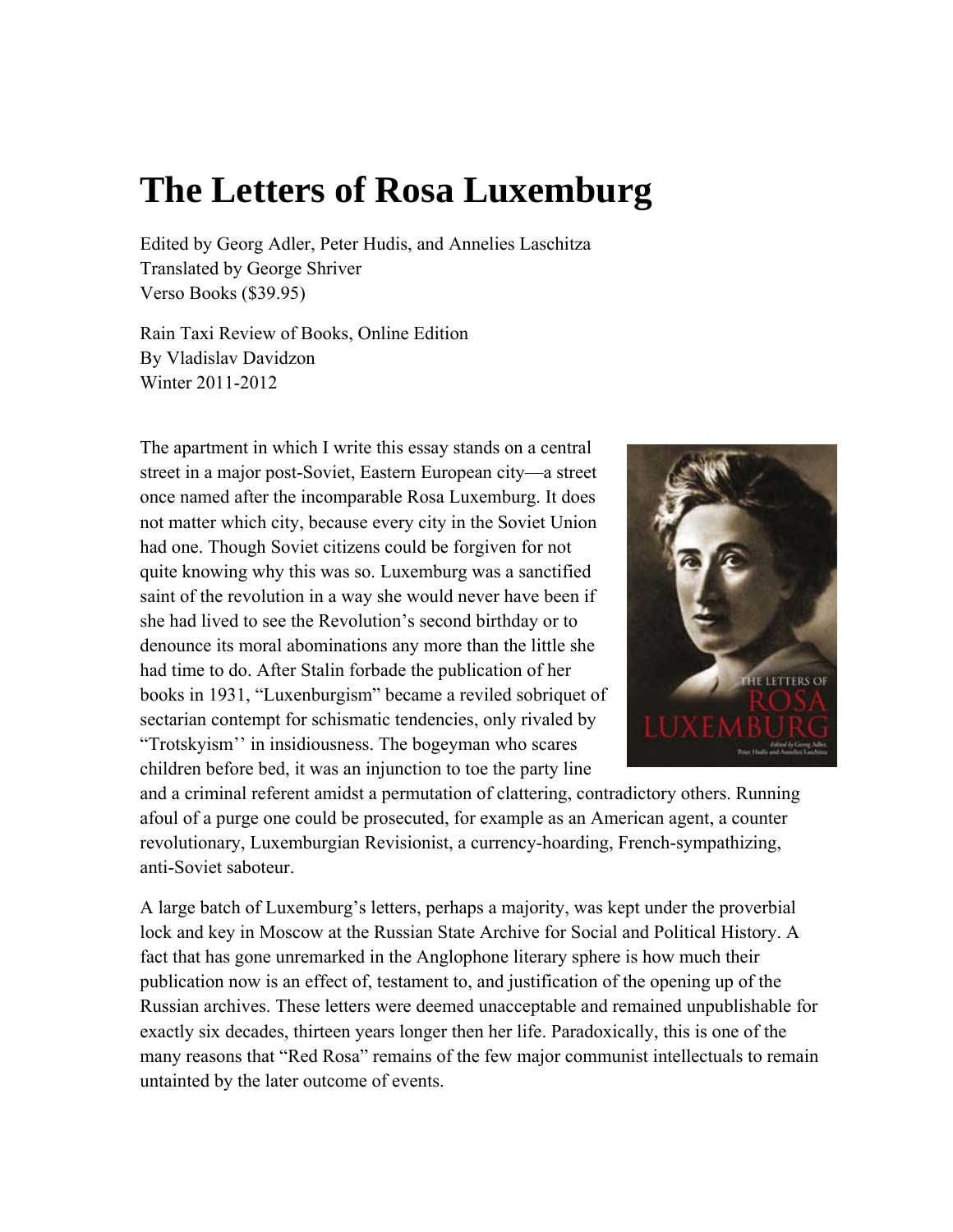Correspondence was her sustenance and a basic fact of life for her, kept up daily, and consequently forms a large part of a vast oeuvre. Her work (especially her economic work) is still scandalously under-translated, but this volume is the opening salvo of a collected works to be brought into English collaboratively by the Rosa Luxemburg Stiftung, Karl Dietz Veralg, and Verso Books. Though we do not lack biographies, especially in French and German, this collection offers a litany of new insights into her character and her quick evolution as thinker and political insurgent.

Luxemburg was born in the exquisite Mannerist-Renaissance gem town of Zamość, Poland, a Jewish subject of the Russian empire. Diminutive and sickly in the Proustian manner, she was something of an invalid dreamer from her childhood onward. Manifested from an early age also was the indomitable thirst for social justice. Her identification with simple, impoverished Polish workers remained the fundament of an idealistic belief in the basic decency and agency of the working class. Her mythical eloquence, coupled with fiery charisma in front of a crowd, earned her quick ascendancy through the party hierarchy. The letters alight her myriad contradictions.

Steeped lustfully in her self-willed German culture—the first thing she does when she gets to Berlin after her Swiss studies is to acquire German citizenship through a marriage of convenience, deportation being a serious liability in her profession—she rather marvelously mocks the "Swabians," the German "idiots and sleepyheads," the Prussians with their "arrogant demeanor, as if each one had swallowed the stick previously used for beating him!" An entertaining subplot of the book is Luxemburg's wry astonishment at the cultural chauvinism of even the most learned and humane of the German Democratic Socialist Party leadership, whose principal "opinion [is] that one cannot do the Polish workers a greater favor than to Germanize them, but one may not say this publicly." The SDP would continually defund Polish socialist newspapers in the Prussian occupied provinces for the "crime" of bringing up the "Polish question." One is forced to acknowledge two particularly Russian intuitions: the first being that the exemplars of the highest expression of humanist idealism love the world but very often do not particularly like anybody in it (perhaps the moral of the romantic 19th-century Russian literature from which Luxemburg sprang); the second being that one should never trust a German. Of particular interest for the connoisseur of historical intrigue and a minor cause for glee is one of the last letters of the collection, an espionage missive sent to support Fred Fuch's secret trip to meet with Lenin in December 1918: "Dear Vladimir, I am taking advantage of 'uncle's trip'. . ."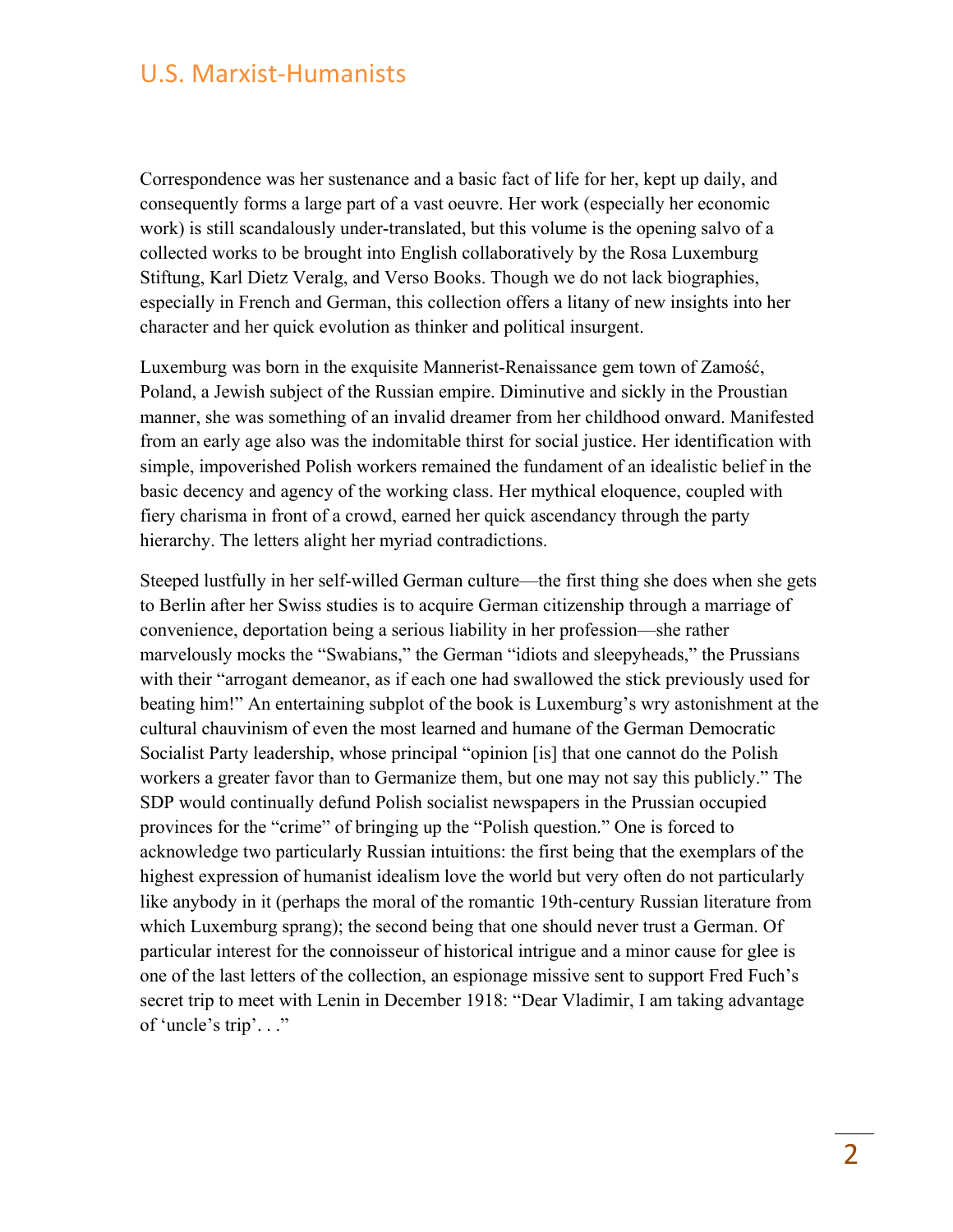There is an undeniable incongruity to her gentleness and the gashes she induced with her rapaciously sharpened elbows while jostling with men for respect as a theoretician. Sheathed in the impenetrable armor of unbending self-certainty on the outside, and waging incessant internal purifying battles against factional deserters, equivocators, scoundrels, predatory opportunists (of these there are hordes to dispatch, mostly mediocrities), and reformists (a more dangerous genus, composed of some of the most talented) within the international movement, she is the girliest of 18th-century girls at her romantic core. She is co-dependent, a socialist hero worshipper, moody, frilly, self-deprecating. Despite the valiant efforts of several generations of feminists, she is an utterly lost cause to that movement. She couldn't stand to see women riding bicycles (because it is "seldom aesthetically pleasing. I am terribly old-fashioned, as you see, and even 'philistinesque,' ['*philistros*']," she berates the Dutch feminist Henriette Roland Holst, willfully ignoring the fact that Dutch socialists come out of the womb on bicycles). We always knew that she had seduced Clara Zetkin's son Konstantin when he was half her age, but until now we did not know that the usually dour, depressive, distant Leo Jogiches had threatened to not "let me go and declares that he would sooner kill me" on a bus trip through Poland. (Her sadly cloying, futile love letters to an emotionally unavailable workaholic take up the first decade of the correspondence.)

Her correspondence with a Jewish Bundist would in modern times get her labeled a "selfhating Jew." She would have of course replied to the charge, as one always does, that she did not hate herself for being Jewish, only certain other, insufferable, Jews. Indeed, over the matter of Jewish emancipation she is quite unequivocally universalist: "What do you want with this theme of the 'special suffering of the Jews'? I am just as much concerned with the poor victims on the rubber plantations of Putumayo, the Blacks in Africa with whose corpses the Europeans play catch." That familiar debate repeats itself a century later, *ad nauseum*, between "universal Jews" and "Jewish Jews" with the Palestinian question. This is a logical emanation of her internationalism and the fact that she is not keen to embrace any one of the strands of her myriad identities at the expense of totality the very idea of identity politics being a dead end, if not an outright manifestation of false consciousness.

The various party schisms and maneuvers, the schematics of tactical feints and internecine internal politicking of the bygone world of socialist Europe, are here laid out in their full glory. Though let it be said that Luxemburg was never a partisan of the petty party fragmentation and habitual leftwing schismatacism . The sense that half of Berlin would skewer its mother and eat the other half raw for an editorial position at the *Vorwärts, Berliner Volksblatt* is alleviated by the collection's enticing taste of the internal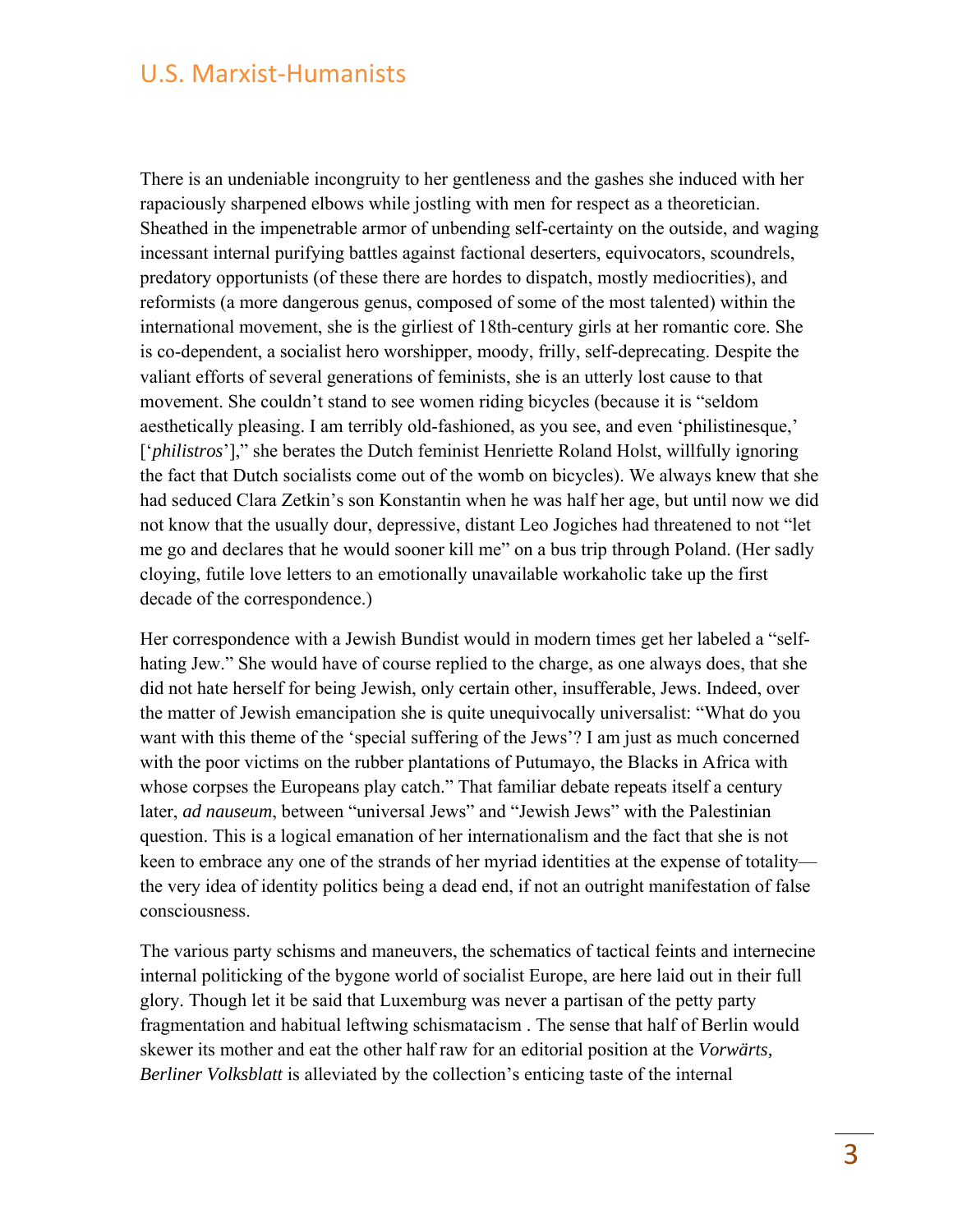disputations of the golden era of the great Marxist ideological debates. Kautsy vs. Bernstein, Prolecult vs. the Lunacharskian cultural apparatus, the theory of attrition vs. General strikes, Blanc and Guizet vs. Mignet and Cunow on the interpretation of the French Revolution—one can follow along with her as thinks through the issues of the day and the problems of classical Marxism and pours torrents of abuse on her prevaricating enemies. This might be a hindrance for the general reader. That Luxemburg was one of the great spirits of her age is without doubt, but if the entertainment value and intellectual frisson of the specter of a young Luxemburg declining to translate an article of Plekhanov's for lack of time does not strike one as thrilling, one should read the letters of Rilke or Voltaire instead.

Written in a mixture (sometimes in the same missive) of Polish, Russian, German and Yiddish, with portions in her workmanlike French, the book is a work of titanic scholarship. The collection is gathered together from archives in Amsterdam, Berlin, New York, Moscow, Antwerp, Bonn, and represents the largest collection of her letters ever published in English. There are huge gaps, of course. The majority of the Polish letters were immolated in the Warsaw Blitzkrieg. No letters of French provenance are available. And much remains in private hands; the editors plead outright with keepers of unknown letters to come forth in the introduction. Another flaw of the book is that the original language of individual letters is not always indicated, and in certain cases can be gleaned only through the nationality of the correspondent and by deduction from the location of the archive it is housed in. The book also lacks a chronology, though the rest of bibliography is exemplary.

*The Letters of Rosa Luxemburg* does not betray its times without proffering a terminal force majeure. The narrative picks up speed and trajectory and flies along the axis of a historical epic, slowly building toward a grand and grandly tragic denouement. The letters after 1910 gain urgency in direct parallel to events in Europe. With ever mounting disillusion that Europe's working classes can be kept from butchering each other in fratricidal conflict in defense of reactionary regimes, she unremittingly breaks Prussian law by making pacifist speeches. Promptly arrested, she spends the First World War in prison. We read her pen a series of heartbreaking condolence letters as friends, comrades, and former lovers are killed on the Western front. Released under a general amnesty for political prisoners in January 1919, she throws herself back into organizing the German wing of the revolution blooming all over Europe. Though she heartily and knowingly opposed the unprepared and doomed Spartacist uprising, she was outvoted, and threw her energies into the fray anyway. The rebellion was quickly crushed, its leaders tracked down and arrested.